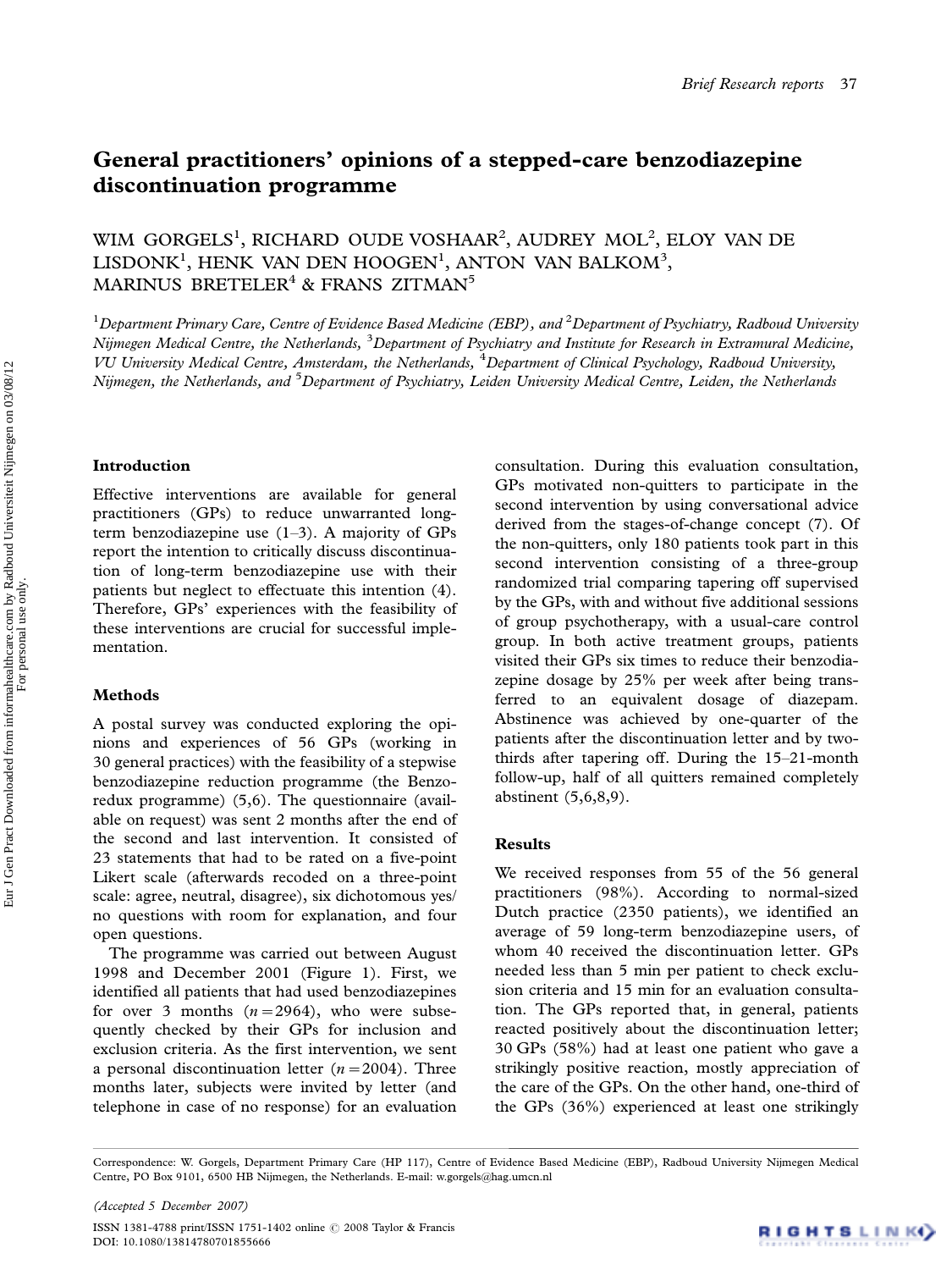

Figure 1. Operational flow chart of the Benzoredux programme.

negative reaction from a patient; their anger in most cases could be interpreted as concern about the willingness of their GP to continue their usage.

For each GP, we divided the sending of letters into two parts with a 4-week interval; 39 GPs (71%) were able to organize the evaluation consultations efficiently within their daily practice, while six GPs (11%) could not. The conversational advice to motivate non-quitters for the second intervention was well received by the GPs: 36 (67%) used them, and 32 (59%) thought their consultations improved by using them. Furthermore, 46 (83%) GPs indicated the importance of sufficient conversational advice for GPs in using this motivational strategy.

Most GPs (84%) considered the duration and number of reduction steps of the tapering-off scheme just right. Some recommendations were given to use it more individually, especially for low-dose users, e.g., no transfer to diazepam, fewer dosage-reduction steps, or only consultation by telephone. Moreover, 44 GPs (81%) would recommend colleagues to taper patients themselves, of which 39 (75%) would recommend our scheme. Satisfaction with the tapering-off scheme was also reflected by the fact that two out of three GPs used the tapering-off scheme for patients outside the trial (6). Interestingly, 32 GPs (78%) would encourage patients to take part in group psychotherapy sessions to support tapering off, although they also reported that these patients were not easier to supervise, and our trial results also did not support superiority over tapering off alone.

#### Discussion

A stepwise benzodiazepine reduction programme was well received by GPs. Most GPs (82%) experienced no increase in medical consumption. Possibilities for individual tailoring may enhance satisfaction of GPs participating in benzodiazepine reduction programmes. The support and backup given by the researchers, e.g., identifying long-term users, preparing discontinuation letters, and defining the taper schemes, may have increased the enthusiasm of GPs. It may be worthwhile to offer this support to GPs when our programme is implemented in clinical practice.

#### Acknowledgements

The Dutch Health Care Insurance Council funded the study. No author has competing interests. The study was approved by the Committee on Research involving Human Subjects (currently known as CMO Arnhem/Nijmegen).